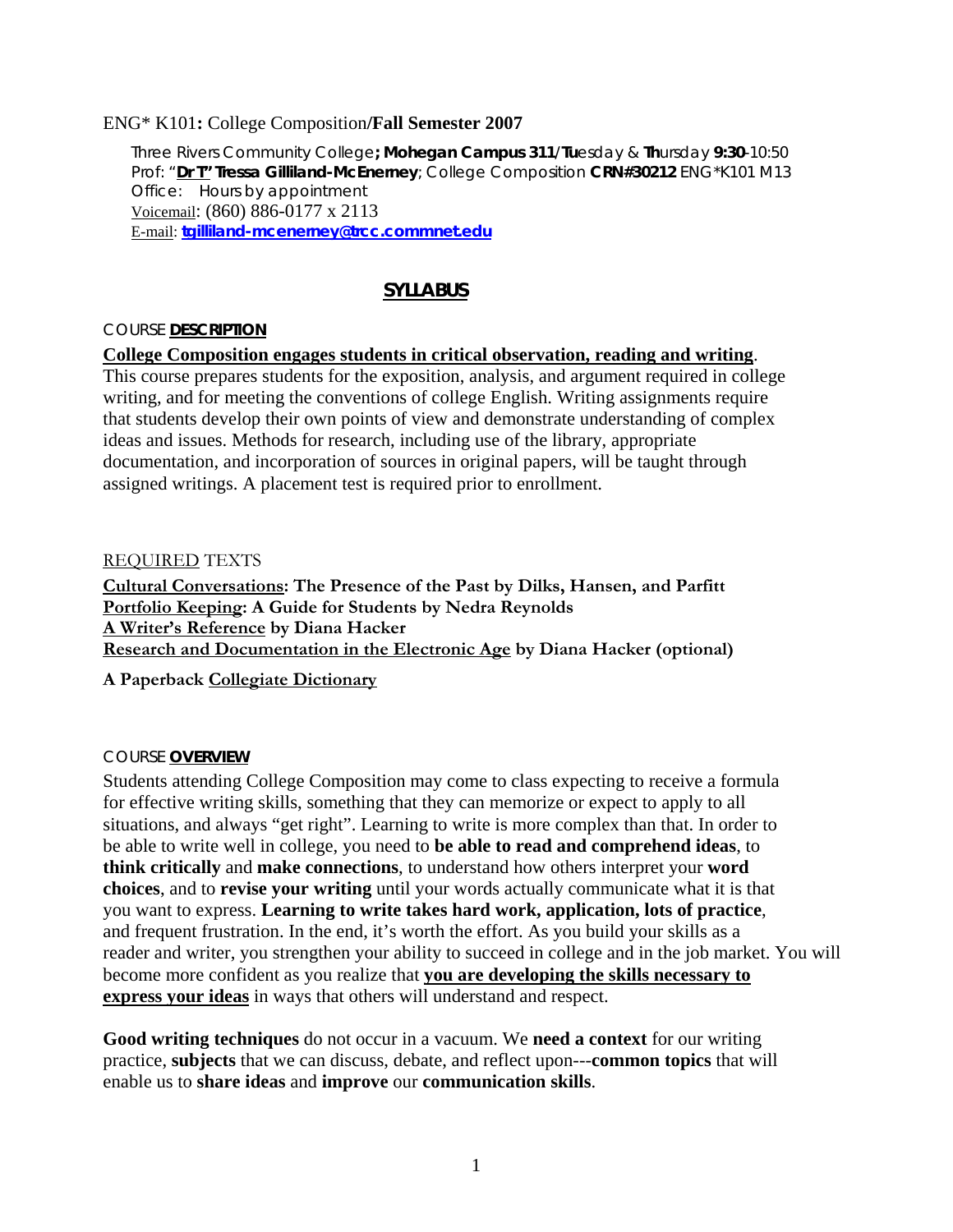During this semester, we will read selections from the six chapters in our **Cultural Conversations** text. The **themes** we will explore are as follows:

**GENDER** (17-126)

**AFRICAN-AMERICAN IDENTITY** (127-208)

**DISABLED PERSONS** (209-309)

**THE UNCONSCIOUS** (311-441)

**NONVIOLENCE** (443-525)

**THE FRONTIER** (527-654)

All of the reading selections and writing assignments we will focus on this semester will be on various aspects of these topics. They are very broad, so there will plenty of room for us to explore all kinds of ideas and approaches---enough room to accommodate individual differences, styles, and points of view. We will be **re-reading and re-writing** about these topics. **We will begin with fairly informal writing**, some writing that allows for personal reflection and will give you space to write about your own experiences and/or the experiences of people that you know. **Finally, we will work on writing that formally incorporates "outside sources".** In formal writing, we will utilize library and on-line sources to research and develop an idea, or to support a point of view.

**We are going to write a lot in this class**! When you first look at the schedule of assignments, you may even begin to panic at how much writing there is. When you read that the final Presentation Portfolio should be twenty pages long, you might think to yourself, "Twenty pages! I can't even fill a page with my writing. . . how will I ever write twenty pages?" Do not panic. **Everything that we do in class and each assignment that we undertake will gradually build into a body of work that will easily fill your portfolio.** 

By the time we reach that point in the semester, you will be amazed at how much writing you have produced; and how the quality of your writing has improved. **If you apply yourself** to each assignment as the semester unfolds, you will have no problems coming up with the final portfolio. We will start small and each writing assignment will build on the one before. This will allow you to expand and develop your ideas. You will be surprised at how much you have to say.

**ENG 101** is designed to build specific skills and abilities. When you **successfully complete this** *course* you should be able to:

\***Read** challenging essays and identify the main ideas and points of view in each one

\***Compare** and/or **contrast** various perspectives on a topic

\***Analyze** a particular perspective or argument on a topic and evaluate its relative merits

\***Develop your own perspective** on a topic and **state it clearly** in a written "thesis"

\***Support the thesis** with specific and detailed evidence from readings, research, and/or personal observations and experience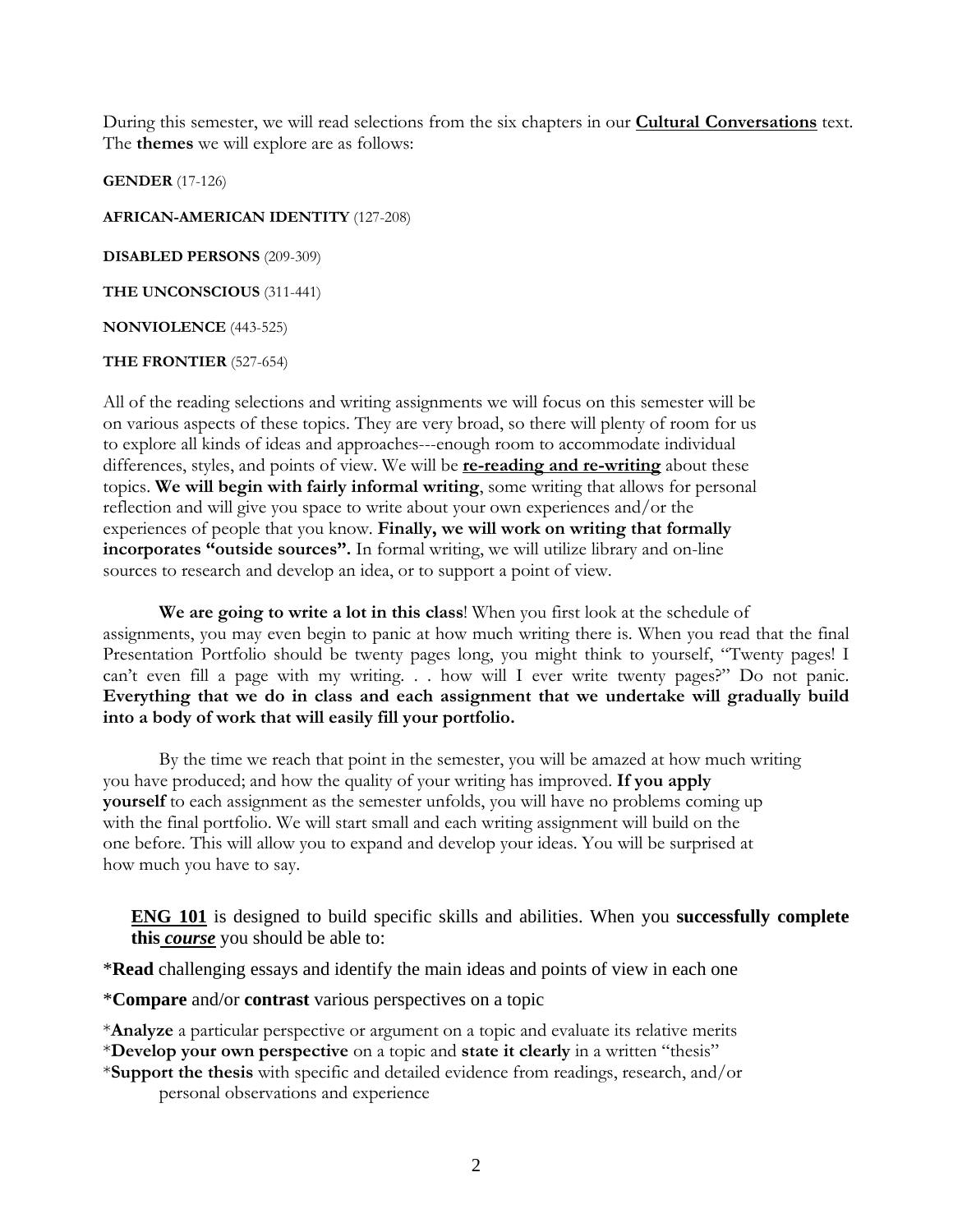\***Document** information from other sources using **MLA parenthetical format**

- \***Recognize the reader** as an intrinsic element in writing and employ strategies that will engage the reader
- \***Employ strategies** for effective "global" **revision of writing**, including attention to organization and paragraph coherence
- \***Employ strategies** for effective **editing**, including **attention to grammar and usage**
- \***Conduct basic library research**, including accessing basic print media and electronic databases
- \***Collaborate with others** in analyzing writing, developing points of view, and conducting research

PLEASE NOTE: IF AS A RESULT OF YOUR PLACEMENT TEST, YOU WERE ADVISED TO TAKE ENG 075, OR ENG 108 AND YOU HAVE NOT YET DONE SO, YOU PLACE YOURSELF IN A VERY **SERIOUS** DISADVANTAGE IN THIS CLASS. IT WILL BE VERY DIFFICULT FOR YOU TO ACHIEVE THE OBJECTIVES OF THIS COURSE WITHOUT BASIC SKILLS. I STRONGLY ADVISE YOU TO TAKE 075 OR 108 BEFORE TAKING ENG 111.

### **GRADING**

Your grade will be based on the following.

**Mid-semester Working Folder** (including reading responses, peer reviews, post-writes, And drafts) 20%

**Late-semester Working Folder** (including reading responses, peer reviews, post-writes, And drafts) 20%

**Class participation and research exercises** 10% **Final Presentation Portfolio** 50%

### THERE WILL BE **NO FINAL EXAM** IN THIS COURSE!

You are probably wondering, "What is a Working Folder?" and 'What is a Presentation Portfolio?" These questions will be answered in class, and in depth in your required textbook, **Portfolio Keeping**. A brief description follows:

**The Working Folder** is a place where you will keep **ALL** of your writing assignments for this class---your drafts, peer reviews, post writes, and exercises. It will be collected and graded---once at midterm, and once toward the end of the semester, although I will see each assignment as you do it, and will give you feedback at each step of the process. Keeping up with assignments, completing them thoroughly and some depth, giving them your time and effort---all of these are aspects that I will take into consideration when I evaluate and grade your work.

The **components** of the Working Folder are:

\***Written responses** to the readings (some are short one-or-two-paragraph answers to questions; some longer one-or-two-page answers)

### \***Essay Drafts**

- \***Post Wntes** and **Peer Reviews**
- \*All of my written **comments** on your work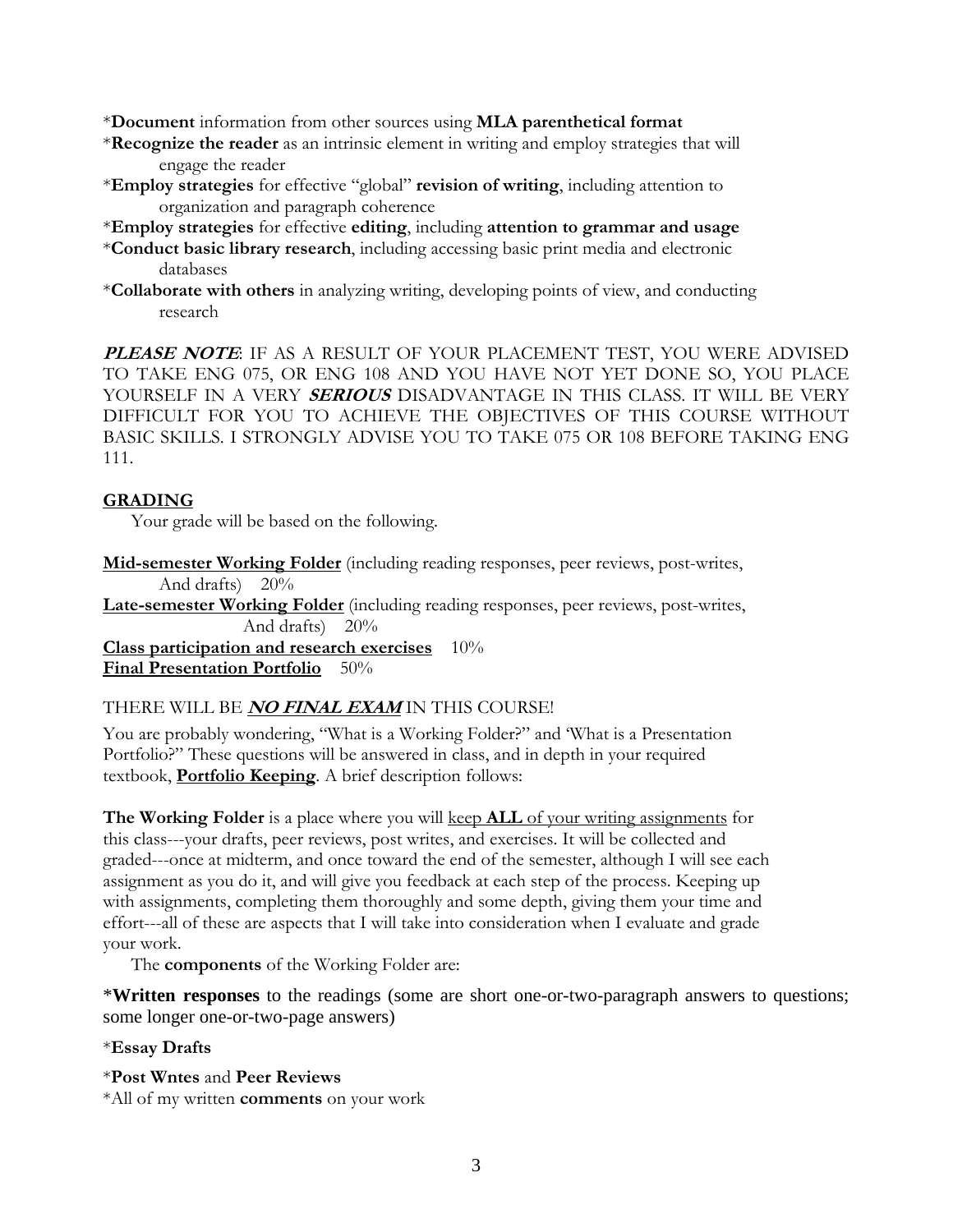I will see most of the pieces of writing as they are written; I will comment on them and give them back to you. **You need to submit them on time. Keep them in good order in your folder after I return them to you**. Some of these pieces (but not all) will be revised and polished for the Final Presentation Portfolio. One will include a **MLA "Works Cited" page.** IT IS NECESSARY TO BRING YOUR WORKING FOLDER WITH YOU TO EVERY CLASS, AS WELL AS ALL TEXTBOOKS.

**The Presentation Portfolio** is a collection of your best work, polished and refined to the best of your ability. Toward the end of the semester, you will have an opportunity to review the writing projects that you have been working on during the semester. **You** will evaluate them and make some choices, and then revise them for inclusion in a final "Presentation Portfolio".

Everything that you have learned about writing throughout the semester should be reflected in the works that you present. Although you will have some choice in what you will include (not everything in the Working Folder needs to be revised and included), there are some requirements.

The **required elements** of the Presentation Portfolio are as follows:

\*At least 20 pages of written work on the topics we have been discussing during the semester **MUST** be included.

\*Among these 20 pages, there **MUST** be two papers that use specific references from the readings to support and develop your point of view. One of these **MUST** use specifics

from the class readings, and the other **MUST** incorporate "outside" research. The specifics from class readings and from outside sources **MUST** be properly cited

## using **MLA parenthetical style**.

\*A reflective essay or "Cover Letter" **MUST** be included, one that introduces the writing in the portfolio, examines the choices that you have made, and evaluates your

performance as a writer in this class. (This piece SHOULD be about 2 pages, and is counted as part of the 20 pages.)

\*The collection of writing included SHOULD show some variety of style and depth of analysis. (In addition to longer, formal essays, you COULD also include a shorter response paper, or a "personal experience" essay that you worked on during the

semester.)

PLEASE **NOTE**: Although I encourage you to consult tutors in the Writing/Tutoring Center (Appointments: 892-5773) at any time during the semester, please be sure that the writing included in your Presentation Portfolio reflects your own work. Tutors are available to guide you in the learning process, not to edit or revise your work for you!!

# **CLASS PARTICIPATION**

Sharing your ideas with others, both in discussion and in writing, is an important part of this class. It is important that you attend class, that you come in with your assignments prepared on the due date, and that you enter into the discussion. This will help you explore and develop the ideas that you will write about. **Being frequently absent or ill** 

**prepared will negatively affect your grade.**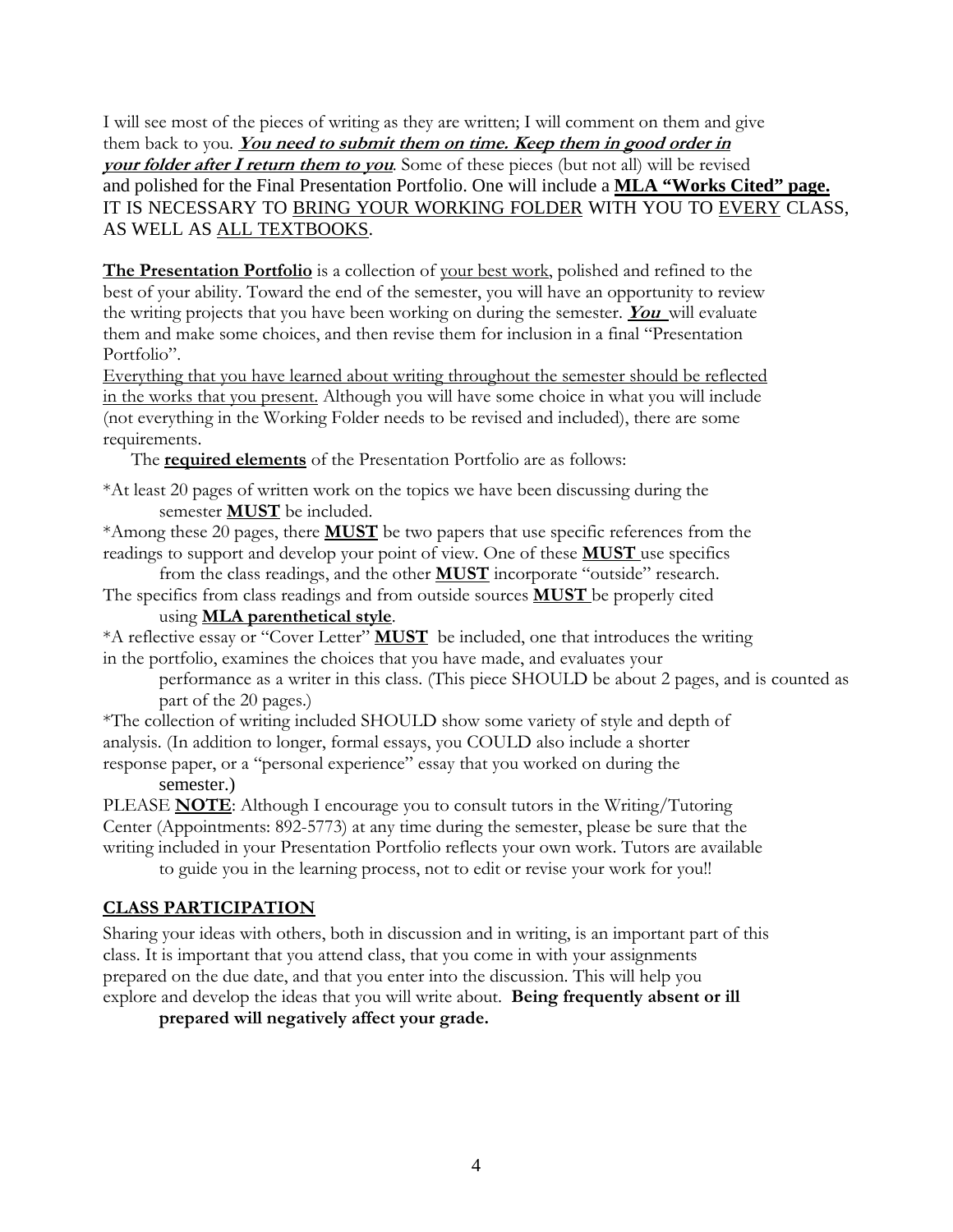## **OTHER EXPECTATIONS AND REQUIREMENTS**

\*Promptness and Courtesy: We are all **ADULTS** and I do not wish to insult anyone in regard to these issues, however I feel that it is necessary to state classroom policy.

When a person walks into class late, leaves early, or walks in and out of the room, or is rude and disruptive, I consider that to be unnecessary behavior that will not be tolerated. Please arrive on time with all the required materials and be ready to remain in the classroom for the full class. (If you must visit the lavatory just leave quietly and discreetly. If you **MUST** leave class for any other reason, please let me know at the beginning of class.) It is never "OK" to leave class early just 'cause you want to.

\*Class Discussion: Courtesy is expected in class discussion as well. We all need to listen attentively to each other, and to be respectful of points-of-view that may differ from each other. We need to make sure that everyone has a chance to participate.

\*Format and Promptness of Assignments: Handwritten work will not be accepted. Writing performed in class will naturally be handwritten, but the assignments which are turned in for evaluation **MUST** be word-processed or typed using margins no more that 1", standard type size (about 12 point) and plain font will be used (no italic or script). If you are not yet comfortable with using a computer, please visit the Campus Computer Lab or Campus Tutoring Center (TASC) and get some help. Whenever I specify number of pages, I mean typed pages of approximately 250 words per page. **I expect you to submit all work on time**. Late work will result in a lower grade!

\*Academic Honesty: **Plagiarism** is a violation of academic honesty. It happens when you take credit for someone else's work and submit it as your own, either intentionally or merely through sloppy documentation of sources. Any plagiarized work in any Portfolio will result in an F on that portfolio, and possibly and F for the semester. In class, we will discuss how to avoid plagiarism, using paraphrasing and proper **MLA (Modem Language Association) parenthetical format**.

\*Time Management: Please be aware that you will need more on-campus time than just class time. You may need to spend time working with a tutor on your writing, or meeting with me at some time to discuss your work progress. You will also need to spend time researching in the library, and you will probably need to spend time in the Computer Center. **PLAN** for this in your schedule.

# **STUDENTS WITH DISABILITIES**

Any student with a hidden or a visible disability that may require classroom modifications should see me about this within the first week or two of class. I will request that you meet with one of the Learning Disabilities Counselors on campus so that an appropriate plan can be devised to meet your needs.

# **WITHDRAWAL FROM CLASS**

Please review your Student Handbook or the Course Registration booklet for more detailed information. **I am including dates for you to refer to**. They are listed on additional pages at the end of the Syllabus. If a student no longer attends class, but